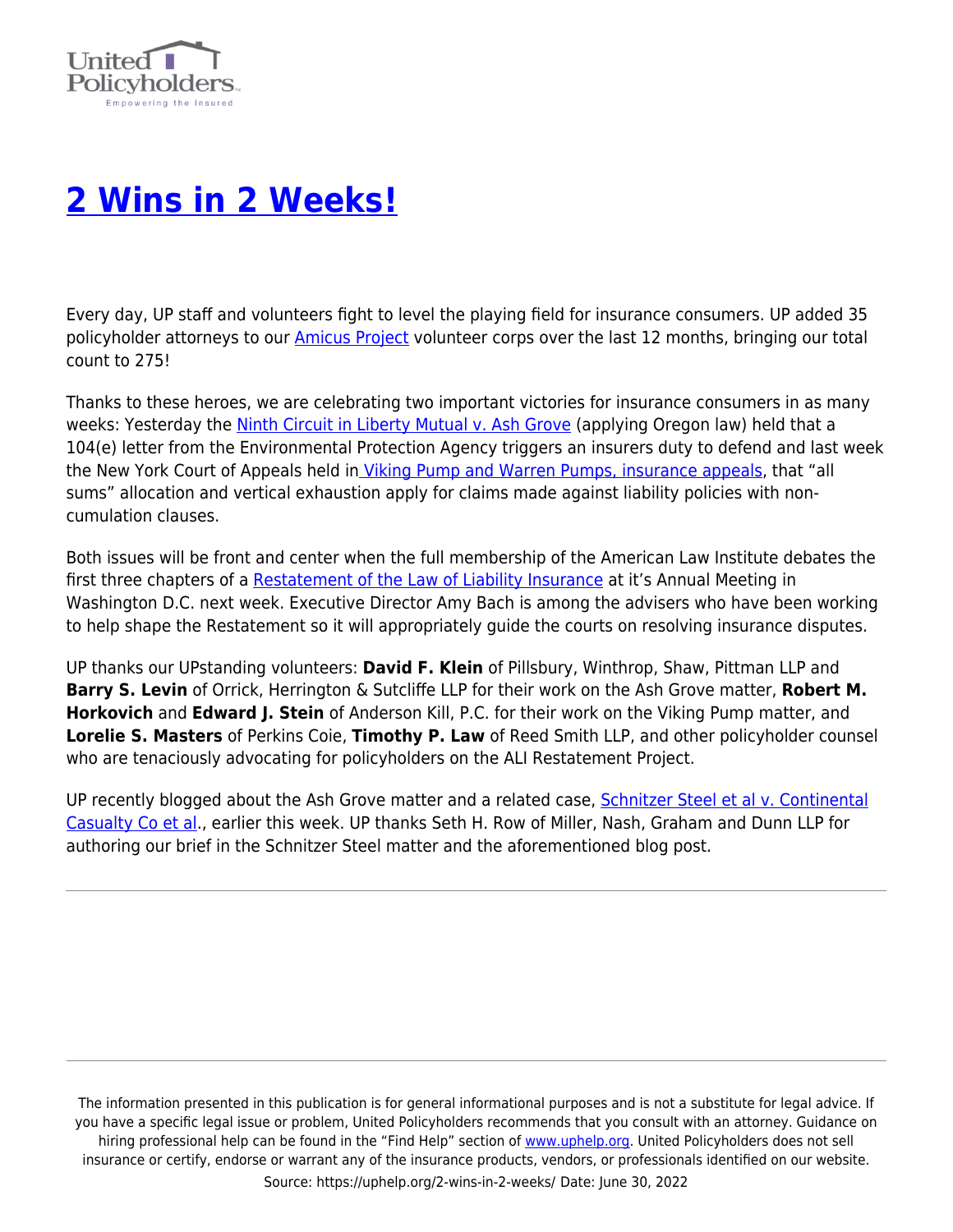

## **Advocacy in Action**



UP Staff Attorney Dan Wade with Amicus Project volunteers **Jay M. Levin** of Reed Smith LLP (left) and **Marshall Glinsky** of Anderson Kill PC (right) at the American Bar Association Property Insurance Law Committee Annual Meeting in Las Vegas, April, 2016.

## **Recent Amicus Briefs Filed:**

[Patriot Cleaning Services v. Certain Underwriters at Lloyd's London](https://uphelp.org/amicus-briefs/patriot-cleaning-services-v-certain-underwriters-at-lloyds-london/) (S233277, California Supreme Court, 2016) Issues: Reasonable Expectations/Contra Proferentem, Contract Interpretation

[Tamarin Lindenberg v. Jackson National Life Ins. Co.](https://uphelp.org/amicus-briefs/tamarin-lindenberg-v-jackson-national-life-ins-co/) (M2015-02349-SC-R23-CV, Tennessee Supreme Court, 2016) Issues: Punitive Damages, Bad Faith. Authors: J. Brandon McWherter, Esq. and Emily S. Emmons, Esq. of Gilbert Russell McWherter Scott & Bobbitt PLC

[Cypress Point Condominium Association v. Evanston Insurance Co. et al](https://uphelp.org/amicus-briefs/cypress-point-condominium-association-v-evanston-insurance-co-et-al/) (A-13/14/15, New Jersey Supreme Court, 2016) Issues: What is an Occurrence, Reasonable Expectations. Authors: Timothy P. Law, Esq., Jay M. Levin, Esq., and Jill M. Priscott, Esq. of Reed Smith LLP

The information presented in this publication is for general informational purposes and is not a substitute for legal advice. If you have a specific legal issue or problem, United Policyholders recommends that you consult with an attorney. Guidance on hiring professional help can be found in the "Find Help" section of [www.uphelp.org.](http://www.uphelp.org/) United Policyholders does not sell insurance or certify, endorse or warrant any of the insurance products, vendors, or professionals identified on our website. Source: https://uphelp.org/2-wins-in-2-weeks/ Date: June 30, 2022